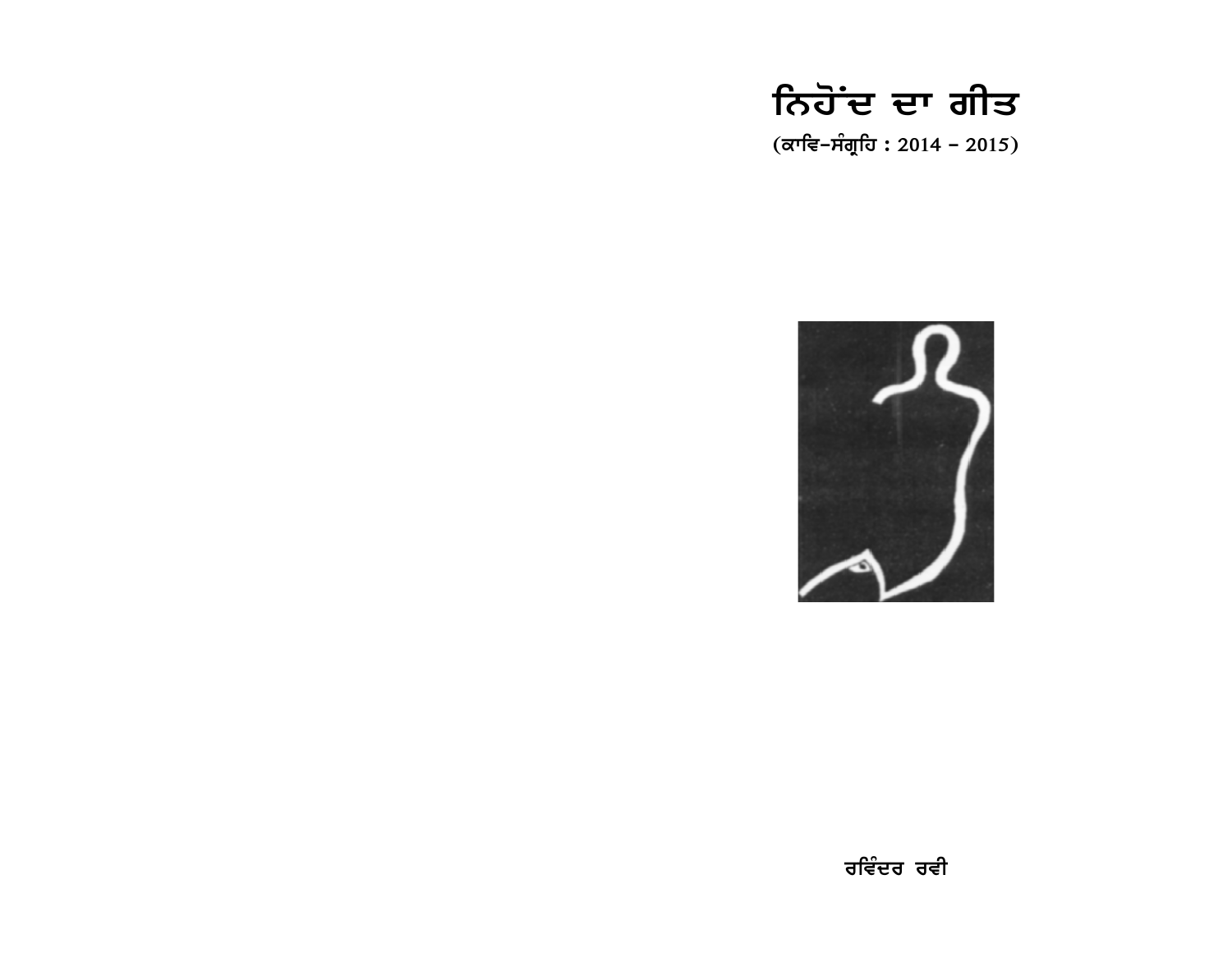#### ਰਵਿੰਦਰ ਰਵੀ ਰਚਿਤ ਪਸਤਕਾਂ

- : ਦਿਲ ਦਰਿਆ ਸਮੰਦਰੋਂ ਡੰਘੇ, ਬੱਕਲ ਦੇ ਵਿਚ ਚੋਰ, ਬਿੰਦ, ਮੌਨ ਹਾਦਸੇ, ਦਿਲ– ਕਵਿਤਾ ਟਾਂਸਪਲਾਟ ਤੋਂ ਬਾਅਦ. ਸ਼ਹਿਰ ਜੰਗਲੀ ਹੈ. ਮੇਰੇ ਮੌਸਮ ਦੀ ਵਾਰੀ. ਜਲ ਭਰਮ-ਜਲ, ਚਿੱਟੇ ਕਾਲੇ ਧੱਬੇ, ਸੀਮਾਂ ਆਕਾਸ਼, ਸ਼ੀਸ਼ੇ 'ਤੇ ਦਸਤਕ, ਆਪਣੇ ਖ਼ਿਲਾਫ਼, ਸਰਜ ਤੇਰਾ ਮੇਰਾ, ਗੰਢਾਂ, ਸ਼ਬਦੋਂ ਪਾਰ, ਪੱਤਰ ਤੇ ਦਰਿਆ, ਛਾਵਾਂ ਤੇ ਪਰਛਾਵੇਂ, ਬਾਜ਼ ਦੀ ਨਜ਼ਰ, ਨਵੀਂ ਸਦੀ ਦੀ ਨਵੀਂ ਨਸਲ, ਸ਼ਬਦਾਂ ਦੇ ਚਿਹਰੇ, ਨਿਹੋਂਦ ਦਾ ਗੀਤ
- ਸਮੱਚੀ ਕਵਿਤਾ : ਅਕੱਥ-ਕਥਾ, ਸੈਂਚੀ ਪਹਿਲੀ, 1955-66 (ਭਾਰਤ), ਵਣ-ਵਾਣੀ, ਸੈਂਚੀ ਦਜੀ, 1967-74 (ਕੀਨੀਆ), ਪਿਆਸਾ ਬੱਦਲ, ਸੈਂਚੀ ਤੀਜੀ 1975-86 (ਕੈਨੇਡਾ), ਸ਼ਬਦ ਸਾਗਰ, ਸੈਂਚੀ ਚੌਥੀ, 1986-2003 (ਕੈਨੇਡਾ), ਪਿੰਡ ਬਹਮੰਡ, ਸੈਂਚੀ ਪੰਜਵੀਂ, 2003-2014 (ਕੈਨੇਡਾ)
- ਕਾਵਿ-ਨਾਟਕ :ਬੀਮਾਰ ਸਦੀ, ਦਰ ਦੀਵਾਰਾਂ, ਅੱਧੀ ਰਾਤ ਦਪਹਿਰ, ਚੌਕ ਨਾਟਕ, ਰਹ ਪੰਜਾਬ ਦੀ, ਸਿਫ਼ਰ ਨਾਟਕ, ਤਿੰਨ ਨਾਟਕ : ('ਮੱਕੜੀ ਨਾਟਕ', 'ਰਕੇ ਹੋਏ ਯਥਾਰਥ' ਤੇ 'ਪਛਾਣ ਨਾਟਕ'), ਮਨ ਦੇ ਹਾਣੀ, ਮਖੌਟੇ ਤੇ ਹਾਦਸੇ, ਚੱਕਵਯਹ ਤੇ ਪਿਰਾਮਿਡ
- **ਸਮੱਚਾ ਨਾਟਕ** : ਮੰਚ ਨਾਟਕ (1974-1990). ਮੇਰੇ ਕਾਵਿ-ਨਾਟਕ-1 (1974-1983) ਮੇਰੇ ਕਾਵਿ–ਨਾਟਕ–2 (1984-1987), ਮੇਰੇ ਕਾਵਿ–ਨਾਟਕ–3 (1990-2005), ਮੇਰੇ ਕਾਵਿ-ਨਾਟਕ-4 (2008-2010)
- **ਤੈਲੜੀ ਨਾਟਕ** : ਸਰਜ ਨਾਟਕ (1974-1983),
- ਨਾਟਕ ਤੇ ਰੰਗਮੰਚ : ਦੋ ਨਾਟਕ ਤੇ ਰੰਗਮੰਚ
- : ਚਰਾਵੀ, ਜਰਮ ਦੇ ਪਾਤਰ, ਸ਼ਹਿਰ ਵਿਚ ਜੰਗਲ, ਕੋਨ ਪਤੀਕੋਨ, ਮੈਲੀ ਕਹਾਣੀ ਪਸਤਕ, ਜਿੱਥੇ ਦੀਵਾਰਾਂ ਨਹੀਂ, ਕੰਪਿੳਟਰ ਕਲਚਰ, ਆਪਣੇ ਆਪਣੇ ਟਾਪ, ਗ਼ੌਰੀਆਂ ਸ਼ਹੀਦੀਆਂ
- **ਸਮੱਚੀ ਕਹਾਣੀ**: ਅਘਰਵਾਸੀ (1955-1984), ਮੇਰੀ ਕਹਾਣੀ (1955-2005)
- ਚਰਚਤ ਕਹਾਣੀ: ਸਮੇਂ ਦੇ ਨਾਲ ਨਾਲ (1955-1989)
- ਪ੍ਰਤਿਨਿਧ ਕਹਾਣੀ : ਖੰਭਾਂ ਵਾਲੇ ਪਿੰਜਰੇ (1955-2000), ਚੋਣਵੀਆਂ ਕਹਾਣੀਆਂ (ਇਸਤਰੀ ਮਰਦ ਪਸੰਗ), ਚੋਣਵੀਆਂ ਕਹਾਣੀਆਂ-2 (ਬਹਮੰਡਕ ਸਰੋਕਾਰ)
- : ਸਿਮਰਤੀਆਂ ਦੇ ਦੇਸ਼ ਸਫ਼ਰਨਾਮਾ
- : ਮੇਰੀ ਸਾਹਿਤਕ ਸਵੈ–ਜੀਵਨੀ. ਐਟਸੈਟਰਾ–2. ਐਟਸੈਟਰਾ–3. ਮੇਰਾ ਜੀਵਨ. ਵਾਰਤਕ ਮੇਰਾ ਸਾਹਿਤ (ਸਾਹਿਤਿਕ ਸੈ ਜੀਵਨੀ), ਐਂਟਸੈਟਰਾ-4
- ∶ ਪਯੋਗਸ਼ੀਲ ਕਾਵਿ-ਦਰਪਨ. ਮੇਰਾ ਕਾਵਿ-ਨਾਟ-ਲੋਕ. ਐਟਸੈਟਰਾ-1. ਮੇਰਾ ਸਮੀਖਿਆ ਥੀਏਟਰ ਤੇ ਇੱਕੀਵੀਂ ਸਦੀ
- : ਵਿਸ਼ਵ ਪੰਜਾਬੀ ਸਾਹਿਤ, ਕਵਿਤਾ ਸਨਮਖ, ਕਥਾ ਸਨਮਖ, ਪਰਵਾਸੀ ਸੰਪਾਦਨ ਪੱਤਰਕਾਰ ਤਾਰਾ ਸਿੰਘ ਹੇਅਰ (ਅਭਿਨੰਦਨ ਗ੍ਰੰਥ), ਕਥਾ ਸਨਮੁਖ-2<br>Wind Song (Poetry), Wind Song-2 (Poetry)<br>: Restless Soul (Poetry)
- ਅੰਗਰੇਜ਼ੀ  $\vec{q}$   $\vec{q}$   $\vec{q}$   $\vec{q}$   $\vec{q}$   $\vec{q}$   $\vec{q}$   $\vec{q}$   $\vec{q}$   $\vec{q}$   $\vec{q}$   $\vec{q}$   $\vec{q}$   $\vec{q}$   $\vec{q}$   $\vec{q}$   $\vec{q}$   $\vec{q}$   $\vec{q}$   $\vec{q}$   $\vec{q}$   $\vec{q}$   $\vec{q}$   $\vec{q}$   $\vec{q}$   $\vec{q}$   $\vec{q}$   $\vec{q$
- ਸਾਂਝੀਆਂ
- The Voices of Dissent (Poetry), Green Snow (Poetry) : ਅੰਧੇਰਾ ਯੁਕਲਿਪਟਸ ਔਰ ਆਗ (ਕਹਾਣੀਆਂ), ਸੂਰਜ ਕਾ ਤਕੀਆ (ਕਵਿਤਾ)। ਹਿੰਦੀ
- ਪਾਕਿਸਤਾਨ ਵਿਚ (ਸ਼ਾਹਮੁੱਖੀ ਲਿੱਪੀ ਵਿਚ)
- ਕਾਵਿ-ਸੰਗ੍ਰਹਿ : ਗੰਢਾਂ, ਸ਼ਬਦੋਂ ਪਾਰ, ਪੱਤਰ ਤੇ ਦਰਿਆ
- ਚੋਣਵੀਂ ਕਵਿਤਾ : ਹੀਰਿਆਂ ਦਾ ਚੋਗ (1974-89)
- $\vec{v}$ ਰੋਣਵੀਂ ਕਹਾਣੀ : ਖੰਭਾਂ ਵਾਲੇ ਪਿੰਜਰੇ (1955-2000)
- ਸਮੱਚਾ ਨਾਟਕ : ਮੰਚ ਨਾਟਕ (1974-1990), **ਕਾਵਿ-ਨਾਟਕ** : ਮਨ ਦੇ ਹਾਣੀ

# ਨਿਹੋਂਦ ਦਾ ਗੀਤ

(ਕਾਵਿ-ਸੰਗੁਹਿ : 2014 - 2015)

# ਰਵਿੰਦਰ ਰਵੀ



ਚਾਂਦਨੀ ਚੌਕ, ਦਿੱਲੀ-110 006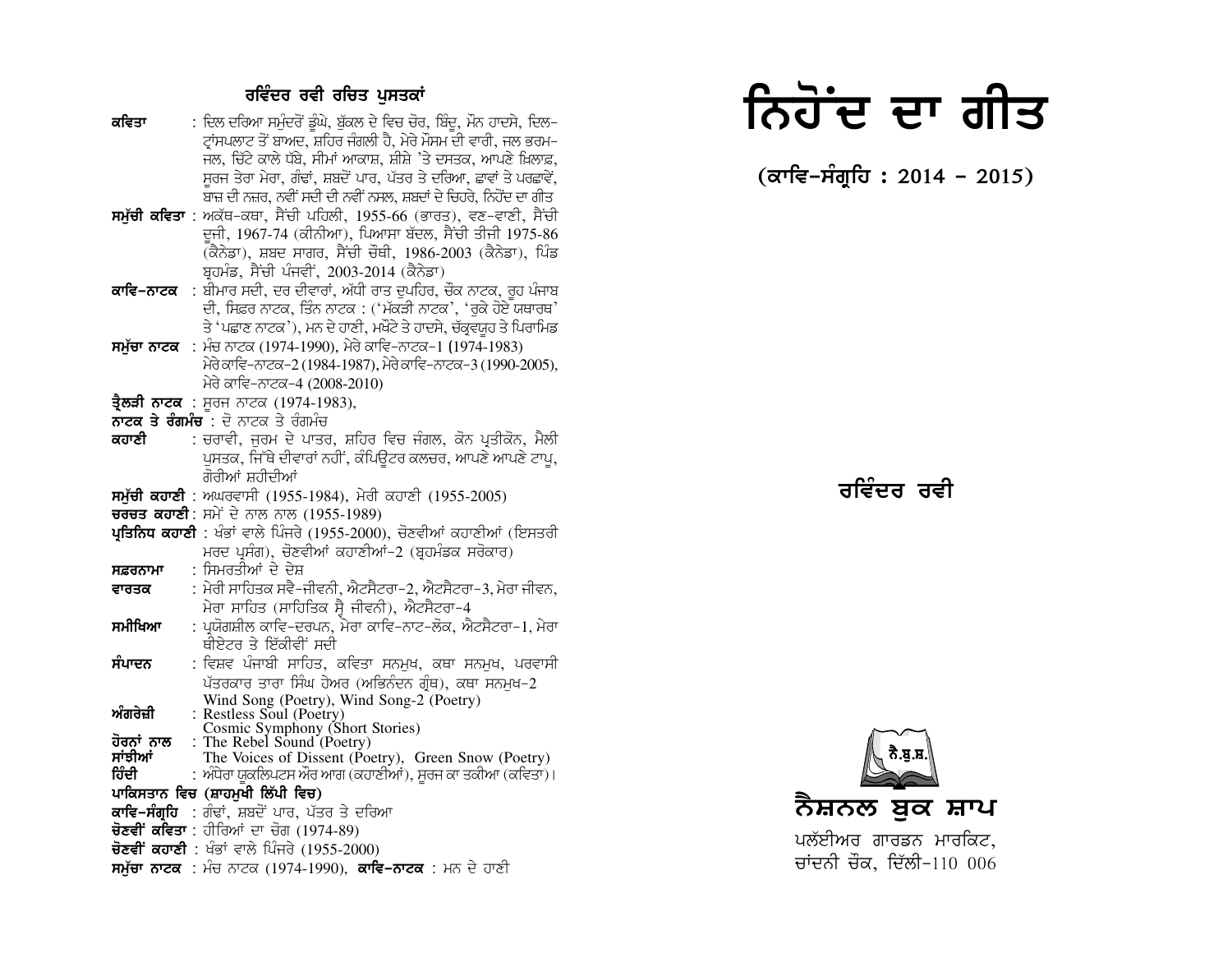#### **NIHOND DA GEET : Kaav Sangreh (2014-2015)**

Song or Nothingness (Poetry 2014-2015) A collection Poetry Written by : **Ravinder Ravi (R. S. Gill)**

© Ravinder Ravi 116 - 3530 Kalum Street Terrace, B.C., Canada V8G 2P2 Telephone : (250) 635 4455 E-mail: **ravi37@telus.net** and **r.ravi@live.ca** My Personal Bolg/Website : **www.ravinder-ravi.com**

| Art         | : K.S. Manupuria, (India) and Donna Caplette (Canada)     |
|-------------|-----------------------------------------------------------|
| Photographs | : Priya Shergill, Mohnaam Shergill and Saihaipal Shergill |
| Typesetting | : Kuldeep Singh (India) (M. 9811544085)                   |
|             |                                                           |
| ਰੁਪਕਾਰ      | : ਕੇ. ਐੱਸ. ਮਾਨੰਪਰੀਆ                                       |
| ਫ਼ੋਟੋ       | : ਪ੍ਰੀਯਾ ਸ਼ੇਰਗਿੱਲ, ਮੋਹਨਾਮ ਸ਼ੇਰਗਿੱਲ ਅਤੇ ਸਹਿਜਪਾਲ ਸ਼ੇਰਗਿੱਲ   |
| ਟਾਈਪਸੈਟਿੰਗ  | : ਕੁਲਦੀਪ ਸਿੰਘ (ਭਾਰਤ) (ਮੋ. 9811544085)                     |

First Edition : 2015

ISBN 978-81-7116-000-0

**PRICE : Rs. 000.00**

Published by : **NATIONAL BOOK SHOP** Pleasure Garden Market, Chandni Chowk, Delhi-110006 Ph. : 011-23264342, 64529291 Email:nbs.bookstore@gmail.com

ਪ੍ਰਿੰਟਰ ਬੀ. ਕੇ. ਆਫਸੈੱਟ ਦਿੱਲੀ-110032

### **Dedicated to**

My grand daughters : **Priya** and **Mohnaam**

and my grand sons : **Kurbaan**, **Eimaan** and **Saagar**

> ਮੇਰੀਆਂ ਪੋਤਰੀਆਂ : ਪ੍ਰੀਯਾ ਤੇ ਮੋਹਨਾਮ ਅਤੇ ਪੋਤਰਿਆਂ : ਕਰਬਾਨ, ਈਮਾਨ ਤੇ ਸਾਗਰ ਦੇ ਨਾਂ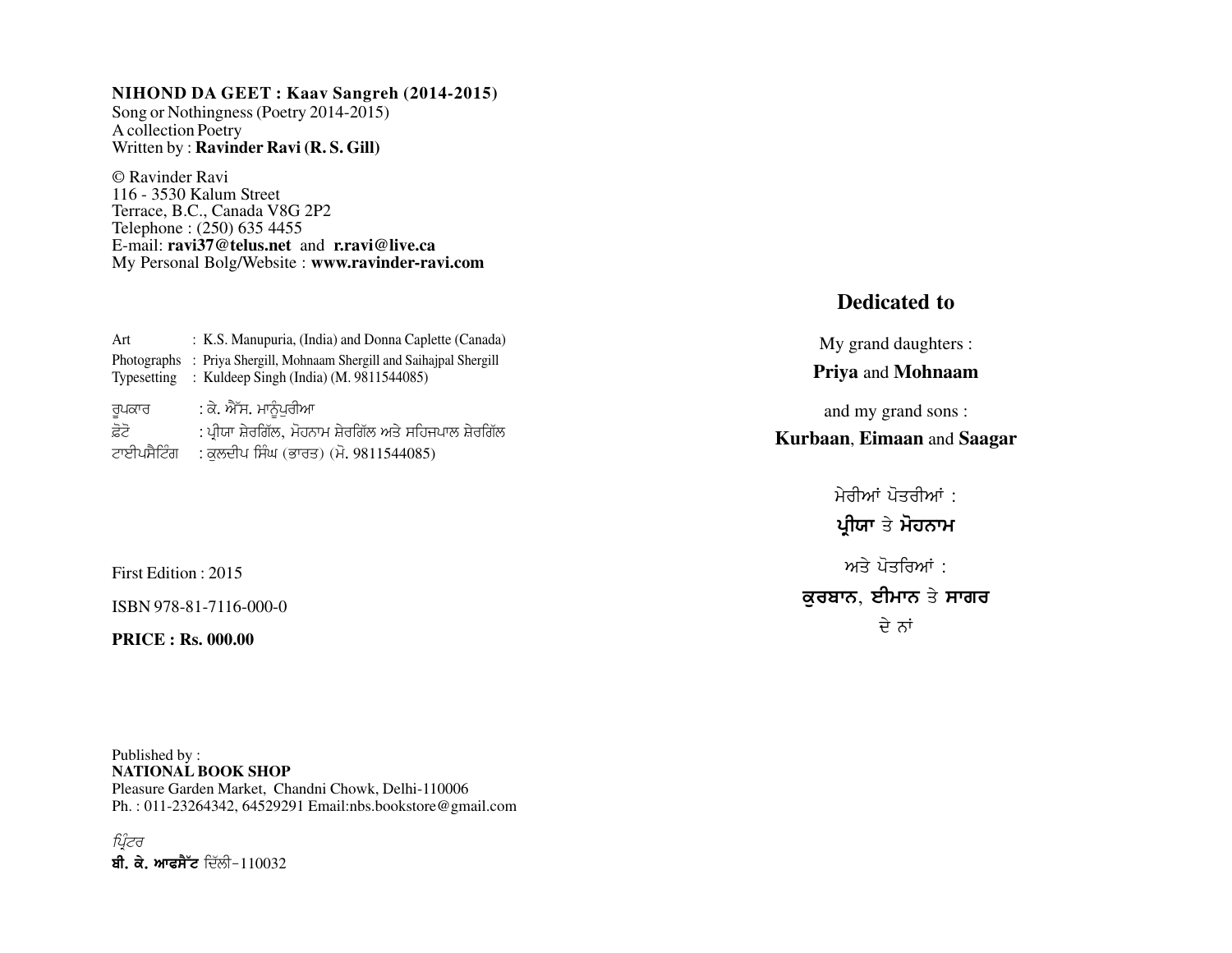## ਤਰਤੀਬ

ਰਵਿੰਦਰ ਰਵੀ ਦਾ ਜੀਵਨ-ਬਿਓਰਾ ਨਿਹੋਂਦ ਦਾ ਗੀਤ : ਆਦਿ-ਸ਼ਬਦ

#### ਨਿਹੋਂਦ ਦਾ ਗੀਤ : ਕਵਿਤਾਵਾਂ

ਨਿਹੋਂਦ ਦਾ ਗੀਤ ਅਗੇਤੀ ਪੱਤਝੜ ਹੋਂਦ-ਕਥਾ : ਤੋਰ ਅਨੰਤ ਸੜ ਬਲੇ ਬਲਾਤਕਾਰੀ ਨਿਹੋਂਦ ਦਾ ਮੌਸਮ ਮਾਨਵੀ ਵਣ ਨਾ ਅਸੀਂ ਸੱਜੇ, ਨਾ ਅਸੀਂ ਖੱਬੇ ਸੂਰਜ ਸਨਮੁਖ ਸੂਰਜ ਆਤਮ-ਵਿਰੋਧ ਵਿਚ ਵਿਚਰਦੀ ਹਸਤੀ ਸੁੱਤੀ ਅੱਖ ਅਮਰ ਹੋਣ ਦੀ ਲੋਚਾ ੳਦਾਸੀ ਵਰੋਲੇ ਤੇ ਦਾਵਾਨਲ ਮਛਲੀ, ਇੱਛਾ ਤੇ ਸੂਰਜ : ਮੇਰਾ ਪਿਰਾਮਿਡ ਇਕ ਪ੍ਰਭਾਵ ਸਕੇਪ ਵਿਆਹ : ਤਿੰਨ ਪ੍ਰਭਾਵ ਰਿਸ਼ਤੇ : ਤਿੰਨ ਪ੍ਰਭਾਵ ਰਾਤ ਜੀ ਰਹੇ ਲੋਕ ਬੁੱਢੀਆਂ ਧੁੱਪਾਂ, ਬੁੱਢੀਆਂ ਛਾਵਾਂ ਖ਼ੁਦ ਨੂੰ ਸਵਾਲ ਨਾਂਹ ਦਾ ਨਾਂਹਕਰਨ ਵਿਰੋਧ ਵਿਕਾਸ ਪ੍ਰਕਿਰਿਆ ੳਡੀਕ ਇਕ ਕੁੜੀ ਮਕੰਮਲ ਮੈਂ ਮੈਂ-ਕੈਦ ਆਪਣਾ ਯੁੱਗ ਚੱਲਦੀਆਂ ਸੁਈਆਂ ਵਿਚ ਖੜ੍ਹਾ ਸਮਾਂ ਯੁੱਗ–ਕਲਾ ਦੌੜ ਵਿਚ ਘਿਰੇ ਟਾਪੁ ਸ਼ਬਦ $-1$ ਖ਼ੁਦਾ ਦਾ ਕਤਲ ਸ਼ਬਦ $-2$ ਦਹਿਸ਼ਤ ਦੇ ਮਖੌਟੇ ਵਗਦੇ ਦਰਿਆ ਨਵੇਂ ਇਸ਼ਕ : ਨਵੇਂ ਖਦਾ ਖਾਲੀ ਸਫਾ ਸਖ਼ਮ ਸਿਖਰ-ਸੰਤੋਖ ਕਚਰਾ ਕਲਚਰ ਜੰਮਦੇ ਮਰਦੇ ਸ਼ਬਦ ਮੱਖ-ਪੋਥੀ-ਪਰਵਾਰ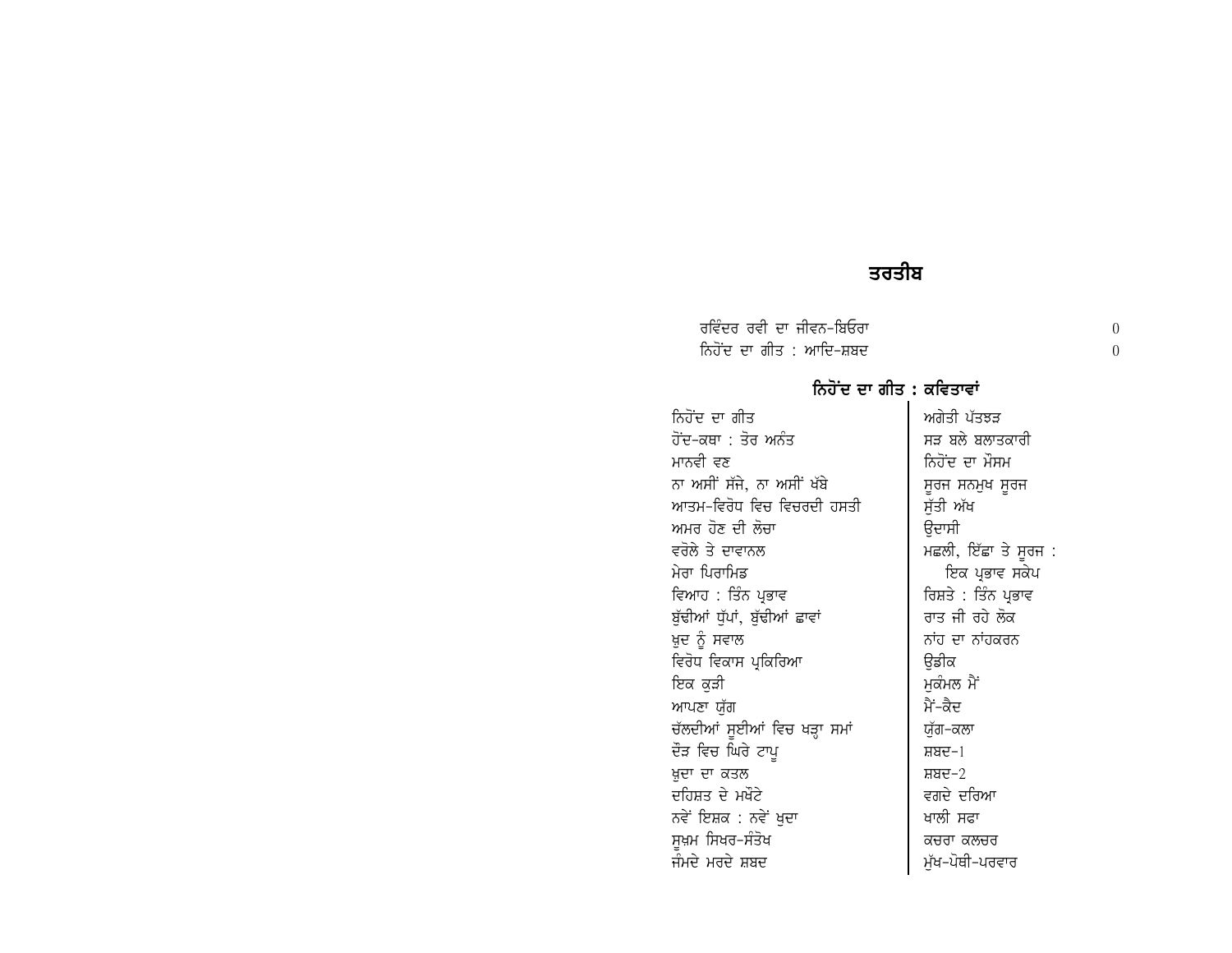| ਘਰ : ਇਕ ਯੁਵਕ ਦਾ ਪ੍ਰਤੀਕਰਮ | ਅੰਤਿਮ ਸਸਕਾਰ :       |
|--------------------------|---------------------|
| ਬੁਹਾ ਦੇ ਉਬਾਸੀ            | ਇਕ ਪ੍ਰਭਾਵ-ਸਕੇਪ      |
| ਰਲੇ ਹੋਏ                  | ਇਕ ਸੂਰਜ, ਦੋ ਮੌਸਮ    |
| ਮੁਹੱਬਤ : ਵਿਖੰਡਤ ਪ੍ਰਭਾਵ   | ਕਿਰਦਾਰਾਂ ਦੇ ਚਿਹਰੇ : |
| ਬਿਨ−ਰੁੱਤਾ ਜੀਵਨ           | ਇਕ ਪ੍ਰਭਾਵ           |
| ਬ੍ਰਹਮੰਡ ਤੋਂ ਪਿੰਡ         |                     |

#### ਅੰਤਿਕਾ

| ਰਵਿੰਦਰ ਰਵੀ ਰਚਿਤ ਕਾਵਿ-ਸੰਗ੍ਰਹਿਆਂ ਦਾ ਵੇਰਵਾ              | 0        |  |  |  |
|------------------------------------------------------|----------|--|--|--|
| ਰਵਿੰਦਰ ਰਵੀ ਰਚਿਤ ਕਾਵਿ-ਨਾਟਕਾਂ ਦਾ ਵੇਰਵਾ                 | $\Omega$ |  |  |  |
| ਰਵਿੰਦਰ ਰਵੀ ਰਚਿਤ ਕਹਾਣੀ-ਸੰਗ੍ਰਹਿਆਂ ਦਾ ਵੇਰਵਾ             | $\Omega$ |  |  |  |
| ਰਵਿੰਦਰ ਰਵੀ ਰਚਿਤ ਫੁਟਕਲ ਪੁਸਤਕਾਂ ਦਾ ਵੇਰਵਾ               | $\Omega$ |  |  |  |
| ਰਵਿੰਦਰ ਰਵੀ ਦੇ ਸਾਹਿਤ ਉੱਤੇ ਪ੍ਰਾਪਤ ਆਲੋਚਨਾਤਮਕ ਪੁਸਤਕਾਂ    | 0        |  |  |  |
| ਰਵਿੰਦਰ ਰਵੀ ਦੇ ਸਾਹਿਤ ਉੱਤੇ ਪੀ.ਐੱਚ.ਡੀ. ਪੱਧਰ ਦਾ ਖੋਜ-ਕਾਰਜ | 0        |  |  |  |
| ਰਵਿੰਦਰ ਰਵੀ ਦੇ ਸਾਹਿਤ ਉੱਤੇ ਐੱਮ.ਫਿਲ. ਪੱਧਰ ਦਾ            |          |  |  |  |
| ਤੇ ਐੱਮ.ਏ. ਦਾ ਖੋਜ-ਕਾਰਜ                                | $\Omega$ |  |  |  |
| ਰਵਿੰਦਰ ਰਵੀ ਨੂੰ ਮਿਲੇ ਪੁਰਸਕਾਰਾਂ ਦਾ ਵੇਰਵਾ               | $\Omega$ |  |  |  |
| ਰਵਿੰਦਰ ਰਵੀ ਨੂੰ ਮਿਲੇ ਸਨਮਾਨਾਂ ਦਾ ਵੇਰਵਾ                 | $\Omega$ |  |  |  |
| ਇਆਪਾ (I.A.P.A.A.) ਵਲੋਂ ਦਿੱਤੇ ਗਏ ਪੁਰਸਕਾਰ<br>$\Omega$  |          |  |  |  |

#### ਪੁਸਤਕ ਦਰਸ਼ਨ

| ਸ਼ਬਦਾਂ ਦੇ ਚਿਹਰੇ                                         | ਡਾ. ਸ਼ਰਨਜੀਤ ਕੌਰ ਤੇ<br>ਸੁਖਮਿੰਦਰ ਸਿੰਘ ਸੇਖੋਂ |  |
|---------------------------------------------------------|-------------------------------------------|--|
| ਦੋ ਨਾਟਕ ਤੇ ਰੰਗਮੰਚ                                       | ਸਖਮਿੰਦਰ ਸਿੰਘ ਸੇਖੋਂ ਤੇ<br>ਜਗੀਰ ਸਿੰਘ ਨੂਰ    |  |
| ਰਵਿੰਦਰ ਰਵੀ ਦਾ ਸਾਹਿਤ-ਸੰਸਾਰ :<br>ਸੰਵੇਦਨਾ ਤੇ ਸੁਹਜ-ਸੰਚਾਰ    | ਨਿਰੰਜਣ ਬੋਹਾ                               |  |
| ਰਵਿੰਦਰ ਰਵੀ ਦੇ ਕਾਵਿ-ਨਾਟਕਾਂ ਦਾ<br>'ਥੀਮ–ਵਿਗਿਆਨਕ' ਵਿਸ਼ਲੇਸ਼ਣ | ਸਖਮਿੰਦਰ ਸਿੰਘ                              |  |

# ਰਵਿੰਦਰ ਰਵੀ ਦਾ ਜੀਵਨ ਬਿਓਰਾ

| ਜਨਮ       | : ਮਾਰਚ 8, 1937, ਸਿਆਲਕੋਟ (ਪਾਕਿਸਤਾਨ)               |
|-----------|--------------------------------------------------|
|           | ਜਨਮ-ਮਿਤੀ : ਸਰਕਾਰੀ ਰੀਕਾਰਡ ਵਿਚ ਮਾਰਚ 8, 1938 ਦਰਜ ਹੈ |
| ਪਿਤਾ      | : ਪ੍ਰੋ. ਪਿਆਰਾ ਸਿੰਘ ਗਿੱਲ                          |
| ਮਾਤਾ      | : ਚਰਨਜੀਤ ਕੌਰ                                     |
| ਪਤਨੀ      | : ਕਸ਼ਮੀਰ ਕੌਰ                                     |
| ਪੱਤਰ      | : ਅੰਮ੍ਰਿਤਪਾਲ ਅਤੇ ਸਹਿਜਪਾਲ                         |
| ਨੂੰਹਾਂ    | : ਪਲਬਿੰਦਰ ਤੇ ਮਨਵੀਨ                               |
| ਪੋਤਰੀਆਂ   | : ਮਨਪ੍ਰੀਯਾ ਤੇ ਮੋਹਨਾਮ                             |
| ਪੋਤਰੇ     | :   ਈਮਾਨ, ਕਰਬਾਨ ਤੇ ਸਾਗਰ                          |
| ਵਿੱਦਿਆ    | : ਐਮ. ਏ., ਬੀ. ਏ. (ਆਨਰਜ਼), ਬੀ. ਟੀ.                |
| ਜੱਦੀ ਪਿੰਡ | :    ਜਗਤਪੁਰ (ਨਵਾਂ  ਸ਼ਹਿਰ)                        |

ਰਵੀ ਨੇ ਮੁੱਢਲੀ ਵਿੱਦਿਆ ਸਿਆਲਕੋਟ ਦੇ ਖਾਲਸਾ ਸਕੂਲ ਵਿਚ ਪ੍ਰਾਪਤ ਕੀਤੀ ਅਤੇ ਚੌਥੀ ਸ਼੍ਰੇਣੀ ਵਿਚ ਡਿਸਟ੍ਰਿਕਟ ਬੋਰਡ ਦਾ ਵਜ਼ੀਫ਼ਾ ਵੀ ਹਾਸਿਲ ਕੀਤਾ। ਉਸ ਦੇ ਪਿਤਾ ਉਸ ਸਮੇਂ ਮਰੇ ਕਾਲਜ ਸਿਆਲਕੋਟ ਵਿਚ ਪੰਜਾਬੀ ਦੇ ਅਧਿਆਪਕ ਸਨ। 1947 ਦੇ ਬਟਵਾਰੇ ਉਪਰੰਤ ਰਵਿੰਦਰ ਰਵੀ ਸਿਆਲਕੋਟ ਨੂੰ ਛੱਡ ਕੇ ਆਪਣੇ ਪਰਵਾਰ ਸਮੇਤ, ਆਪਣੇ ਜੱਦੀ ਪਿੰਡ ਜਗਤਪੁਰ, ਜ਼ਿਲ੍ਹਾ ਨਵਾਂ ਸ਼ਹਿਰ ਵਿਚ ਆ ਵੱਸਿਆ। ਏਥੋਂ ਡੇਢ ਕੁ ਮੀਲ 'ਤੇ ਸਥਿਤ ਸਰਹਾਲ ਕਾਜ਼ੀਆਂ ਦੇ ਖਾਲਸਾ ਹਾਈ ਸਕੂਲ ਤੋਂ ਉਸ ਨੇ, 1952 ਵਿਚ, ਮੈਟ੍ਰਿਕੁਲੇਸ਼ਨ ਦਾ ਇਮਤਿਹਾਨ ਪਾਸ ਕੀਤਾ ਅਤੇ ਲਾਇਲਪੁਰ ਖਾਲਸਾ ਕਾਲਜ, ਜਲੰਧਰ ਵਿਚ ਐਫ. ਐਸ. ਸੀ. (ਮੈਡੀਕਲ) ਵਿਚ ਦਾਖ਼ਲਾ ਲੈ ਲਿਆ। ਉਨ੍ਹਾਂ ਦਿਨਾਂ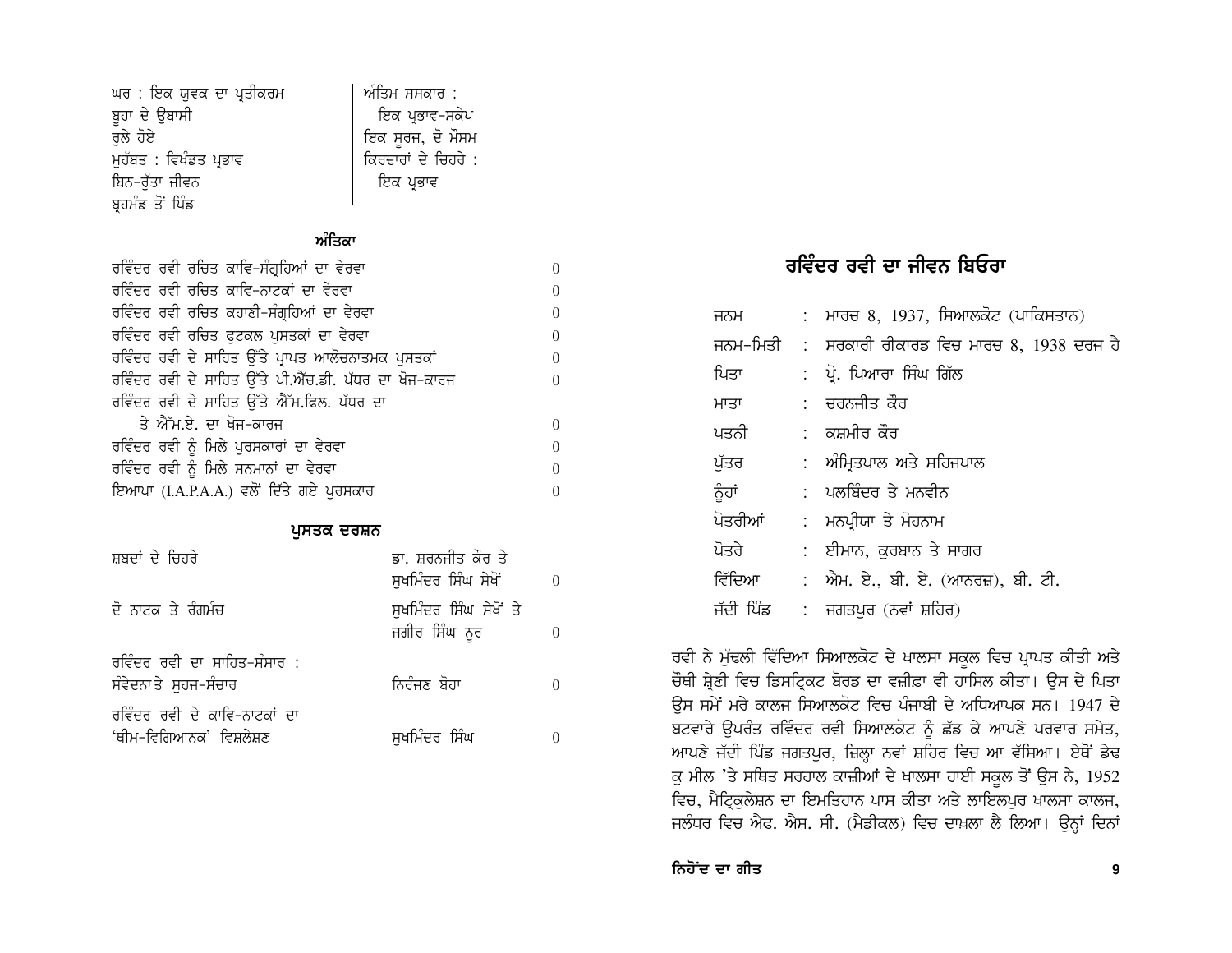ਵਿਚ ਉਸ ਦੇ ਪਿਤਾ ਪ੍ਰੋਫੈਸਰ ਪਿਆਰਾ ਸਿੰਘ ਗਿੱਲ, ਇਸ ਕਾਲਜ ਵਿਚ ਪੰਜਾਬੀ ਦੇ ਅਧਿਆਪਕ ਸਨ। ਉਨ੍ਹਾਂ ਦੀ ਇੱਛਾ ਸੀ ਕਿ ਰਵੀ ਐਮ. ਬੀ. ਬੀ. ਐਸ. ਕਰਕੇ ਡਾਕਟਰ ਬਣੇ। ਪਰ ਰਵੀ ਨੂੰ ਮੈਡੀਕਲ ਸਾਇੰਸ ਦੇ ਇਨ੍ਹਾਂ ਵਿਸ਼ਿਆਂ ਵਿਚ ਕੋਈ ਦਿਲਚਸਪੀ ਨਹੀਂ ਸੀ। ਐਫ. ਐਸ. ਸੀ. 'ਚੋਂ ਦੋ ਕ ਵਾਰ ਫੇਲ ਹੋ ਕੇ, 1955 ਵਿਚ ਉਸ ਨੇ ਜਲੰਧਰ ਦੇ ਦੋਆਬਾ ਖਾਲਸਾ ਹਾਈ ਸਕੂਲ ਵਿਚ ਜੇ. ਬੀ. ਟੀ. (ਜੂਨੀਅਰ ਬੇਸਿਕ ਟੀਚਰਜ਼ ਟ੍ਰੇਨਿੰਗ) ਵਿਚ ਦਾਖ਼ਲਾ ਲੈ ਲਿਆ। 14 ਮਈ, 1956 ਨੂੰ, ਜੇ. ਬੀ. ਟੀ. ਪਾਸ ਕਰਨ ਉਪਰੰਤ, ਉਹ ਆਪਣੇ ਜੱਦੀ ਪਿੰਡ ਜਗਤਪੁਰ ਦੇ ਸਕੂਲ ਵਿਚ ਅਧਿਆਪਕ ਲੱਗ ਗਿਆ। ਅਗਲੇ 8 ਕ ਸਾਲਾਂ ਵਿਚ ਏਥੇ ਪੜਾਉਂਦਿਆਂ ਹੀ ਉਸ ਨੇ ਗਿਆਨੀ, ਬੀ. ਏ., ਐਮ. ਏ. ਅਤੇ ਬੀ. ਟੀ. ਦੀਆਂ ਪ੍ਰੀਖਿਆਵਾਂ ਪਾਸ ਕੀਤੀਆਂ। ਇਸ ਉਪਰੰਤ 6 ਕੁ ਮਹੀਨੇ ਜਲੰਧਰ ਦੇ ਗੋਰਮੈਂਟ ਮਾਡਲ ਹਾਇਰ ਸੈਕੰਡਰੀ ਸਕੂਲ ਵਿਚ ਅਤੇ ਦੋ ਕੁ ਸਾਲ ਤਲਵਣ, ਜ਼ਿਲ੍ਹਾ ਜਲੰਧਰ ਦੇ ਗੌਰਮੈਂਟ ਹਾਇਰ ਸੈਕੰਡਰੀ ਸਕੂਲ ਵਿਚ ਉਸ ਨੇ ਅੰਗਰੇਜ਼ੀ ਅਤੇ ਪੰਜਾਬੀ ਦਾ ਅਧਿਆਪਨ ਕੀਤਾ।

ਇਸ ਤਰ੍ਹਾਂ ਰਵਿੰਦਰ ਰਵੀ ਪੰਜਾਬ ਦੇ ਸਰਕਾਰੀ ਸਕੂਲਾਂ ਵਿਚ ਲਗਭਗ ਦਸ ਸਾਲ ਅਧਿਆਪਨ ਉਪਰੰਤ ਜਨਵਰੀ 1967 ਵਿਚ ਕੀਨੀਆਂ ਚਲਾ ਗਿਆ। ਅਗਲੇ ਅੱਠ ਸਾਲ ਕੀਨੀਆਂ ਵਿਚ ਅਧਿਆਪਨ ਦੇ ਦੌਰਾਨ ਉਸ ਨੇ ਯੂਰਪ, ਉੱਤਰੀ ਅਮਰੀਕਾ, ਅਫ਼ਰੀਕਾ ਤੇ ਏਸ਼ੀਆ ਦੇ ਕਈ ਦੇਸ਼ਾਂ ਦਾ ਵਿਸ਼ਾਲ ਦੇਸ਼ਾਰਟਨ ਕੀਤਾ।

1974 ਦੇ ਅੰਤ ਵਿਚ ਉਹ ਮੱਧ ਪੂਰਬ, ਯੂਰਪ ਤੇ ਇੰਗਲੈਂਡ ਦੀ ਗਰਦੌਰੀ ਕਰਦਾ, ਪੱਕੇ ਤੌਰ 'ਤੇ ਕੈਨੇਡਾ ਆ ਗਿਆ। ਕੈਨੇਡਾ ਦੇ ਬ੍ਰਿਟਿਸ਼ ਕੋਲੰਬੀਆ (ਬੀ. ਸੀ.) ਪ੍ਰਾਂਤ ਦੇ ਵਿੱਦਿਅਕ ਮੰਤਰਾਲੇ ਤੋਂ ਉਸ ਨੇ 1975 ਵਿਚ ਪ੍ਰੋਫੈਸ਼ਨਲ ਟੀਚਿੰਗ ਸਰਟੀਫਿਕੇਟ ਪ੍ਰਾਪਤ ਕੀਤਾ ਤੇ ਬੀ. ਸੀ. ਕਾਲਜ ਆਫ ਟੀਚਰਜ਼ ਦਾ ਮੈਂਬਰ ਬਣ ਗਿਆ। ਬਾਅਦ ਵਿਚ ਉਸ ਨੇ ਸ਼ਿਕਾਰ ਖੇਡਣ (Hunting) ਦਾ ਡਿਪਲੋਮਾ ਵੀ ਪ੍ਰਾਪਤ ਕੀਤਾ।

ਏਥੇ ਸੈਕੰਡਰੀ ਸਕੂਲ ਵਿਚ ਅੰਗੇਰਜ਼ੀ ਤੇ ਸਮਾਜ-ਸ਼ਾਸਤਰ ਵਿਭਾਗ ਦੇ ਮੁਖੀ ਦੇ ਤੌਰ 'ਤੇ ਗਿਆਰਾਂ ਕੁ ਸਾਲ ਅੰਗਰੇਜ਼ੀ ਭਾਸ਼ਾ, ਅੰਗਰੇਜ਼ੀ ਸਾਹਿਤ, ਪੱਤਰਕਾਰੀ ਤੇ ਸਾਹਿਤ-ਰਚਨਾ ਪੜ੍ਹਾੳਣ ੳਪਰੰਤ ਡਿਸਟ੍ਰਿਕਟ ਰੀਸੋਰਸ ਸੈਂਟਰ ਦਾ ਕੋਆਰਡੀਨੇਟਰ ਬਣ ਕੇ ਉਹ ਖੋਜ-ਵਿੱਦਿਆ ਪੜ੍ਹਾਉਂਦਾ ਰਿਹਾ। ਸਤੰਬਰ, 1991 ਤੋਂ 30 ਜੂਨ, 2003 ਤਕ, ਉਸ ਨੇ ਨਿਸਗਾ ਟੀਚਰਜ਼ ਯੂਨੀਅਨ ਦੇ ਕੁਲਵਕਤੀ ਪ੍ਰਧਾਨ ਦੇ ਤੌਰ 'ਤੇ ਕੈਨੇਡਾ ਦੇ ਬ੍ਰਿਟਿਸ਼ ਕੋਲੰਬੀਆ ਪ੍ਰਾਂਤ ਵਿਚ ਅਧਿਆਪਕ ਰਾਜਨੀਤੀ ਅਤੇ ਟ੍ਰੇਡ ਯੂਨੀਅਨ ਮੁਵਮੈਂਟ ਵਿਚ ਸਰਗਰਮ ਹਿੱਸਾ ਲਿਆ ਤੇ ਆਪਣਾ ਯੋਗਦਾਨ ਪਾਇਆ। 1 ਜਲਾਈ, 2003 ਤੋਂ ਉਹ ਅਧਿਆਪਨ ਦੇ ਇਸ ਕਿੱਤੇ ਤੋਂ ਪੂਰਨ ਤੌਰ 'ਤੇ ਸੇਵਾ-ਮੁਕਤ ਹੋ ਕੇ ਕੁਲਵਕਤੀ ਲੇਖਕ ਬਣ ਗਿਆ।

ਰਵੀ ਸਭ ਤੋਂ ਪਹਿਲਾ ਪਰਵਾਸੀ ਲੇਖਕ ਹੈ, ਜਿਸ ਨੂੰ ਭਾਸ਼ਾ ਵਿਭਾਗ ਪੰਜਾਬ ਤੇ ਪੰਜਾਬ ਆਰਟਸ ਕੌਂਸਲ ਨੇ, 1980 ਵਿਚ ਸ਼੍ਰੋਮਣੀ ਸਾਹਿਤਕਾਰ ਦੇ ਪੁਰਸਕਾਰਾਂ ਨਾਲ ਸਨਮਾਨਿਆ। ਉਸਦੇ ਨਾਟਕ "ਅੱਧੀ ਰਾਤ ਦਪਹਿਰ" (1983) ਨੂੰ ਭਾਸ਼ਾ ਵਿਭਾਗ ਪੰਜਾਬ ਨੇ 'ਈਸ਼ਵਰ ਚੰਦਰ ਨੰਦਾ ਪਰਸਕਾਰ' ਨਾਲ ਸਨਮਾਨਤ ਕੀਤਾ। 1992 ਵਿਚ ਪੰਜਾਬੀ ਸਾਹਿਤ ਅਕਾਡਮੀ, ਲੁਧਿਆਣਾ ਨੇ ਕਰਤਾਰ ਸਿੰਘ ਧਾਲੀਵਾਲ ਪੁਰਸਕਾਰ ਨਾਲ, 1993 ਵਿਚ ਏਸ਼ੀਅਨ ਰਾਈਟਰਜ਼ ਐਸੋਸੀਏਸ਼ਨ (ਡੈਨਮਾਰਕ) ਨੇ ਬਾਬਾ ਬੁੱਲ੍ਹੇ ਸ਼ਾਹ ਪਰਸਕਾਰ ਨਾਲ ਤੇ 1994 ਵਿਚ ਪੰਜਾਬੀ ਸਾਹਿਤ ਸਭਾ ਕੈਲੇਫੋਰਨੀਆ (ਅਮਰੀਕਾ) ਨੇ ਸ਼ੋਮਣੀ ਸਾਹਿਤਕਾਰ ਪਰਸਕਾਰ ਨਾਲ ਸਨਮਾਨਿਆ। ਪੰਜਾਬੀ ਯੂਨੀਵਰਸਿਟੀ, ਪਟਿਆਲਾ ਨੇ 2000 ਵਿਚ ਪ੍ਰੋ. ਪੂਰਨ ਸਿੰਘ ਦਹਿਸਦੀ (ਮਿਲੇਨੀਅਮ) ਪਰਸਕਾਰ ਨਾਲ ਅਤੇ 2001 ਵਿਚ ਮਹਾਰਾਜਾ ਰਣਜੀਤ ਸਿੰਘ ਪਰਸਕਾਰ ਨਾਲ ਸਨਮਾਨਤ ਕੀਤਾ। ਜੂਨ, 2003 ਵਿਚ ਨਿਸਗਾ ਸਕੂਲ-ਜ਼ਿਲ੍ਹੇ ਦੇ ਸਕੂਲ ਬੋਰਡ ਨੇ ਅਤੇ ਜਨਵਰੀ, 2004 ਵਿਚ ਨਿਸਗਾ ਟੀਚਰਜ਼ ਯੂਨੀਅਨ ਨੇ ਉਸ ਦਾ ਵਿਸ਼ੇਸ਼ ਅਭਿਨੰਦਨ ਕੀਤਾ। 22 ਅਗਸਤ, 2004 ਨੂੰ ਵਿਸ਼ਵ ਪੰਜਾਬੀ ਸਾਹਿਤ ਅਕਾਡਮੀ, ਕੈਲੇਫੋਰਨੀਆਂ ਯੂ. ਐਸ. ਏ. ਨੇ ਤੇ 2005 ਵਿਚ ਇੰਡੋ ਕਨੇਡੀਅਨ ਕਲਚਰਲ ਐਸੋਸੀਏਸ਼ਨ (ਕੈਨੇਡਾ) ਨੇ ਰਵੀ ਨੂੰ ਸਮੱਚੀ ਸਾਹਿਤਿਕ ਦੇਣ ਲਈ ਸਨਮਾਨਿਆ।

22 ਜਨਵਰੀ, 2006 ਨੂੰ ਲਾਹੌਰ ਪਾਕਿਸਤਾਨ ਵਿਚ, ਰਵਿੰਦਰ ਰਵੀ ਨੂੰ "ਅਦਾਰਾ ਪੰਜਾਬੀ ਜ਼ਬਾਨ ਤੇ ਸਕਾਫ਼ਤ" ਨੇ "ਜੀਵਨ-ਕਾਲ-ਪ੍ਰਾਪਤੀ-ਪਰਸਕਾਰ" ਨਾਲ, "ਵਰਲਡ ਇਨਸਟੀਚਿਊਟ ਆਫ਼ ਪੰਜਾਬੀ ਲਿਟਰੇਚਰ ਐਂਡ ਹੈਰੀਟੇਜ" ਨੇ "ਤਮਗ਼ਾ-ਏ-ਹੁਸਨ-ਏ-ਕਾਰਕਰਦਗੀ'' ਨਾਲ, "ਐਸੋਸੀਏਸ਼ਨ ਆਫ਼ ਰਾਈਟਰਜ਼ ਐਂਡ ਆਰਟਿਸਟਸ" ਨੇ "ਗੋਲਡ ਮੈਡਲ" ਨਾਲ ਅਤੇ ਲਾਹੌਰ ਦੇ ਪੰਜਾਬੀ ਪੱਤਰਕਾਰਾਂ ਦੀ ਸੰਸਥਾ ਨੇ ''ਸ਼ਾਲ'' ਨਾਲ ਅਭਿਨੰਦਤ ਕੀਤਾ। ਇਸੇ ਸਾਲ ਭਾਰਤ ਵਿਚ ਕੇਂਦਰੀ ਪੰਜਾਬੀ ਲੇਖਕ ਸਭਾ (ਰਜਿ:) ਤੇ ਪੰਜਾਬੀ ਲੇਖਕ ਸਭਾ, ਜਗਤਪਰ (ਰਜਿ:) ਨੇ ਵੀ ਉਸ ਦਾ ਉਚੇਚਾ ਸਨਮਾਨ ਕੀਤਾ। ਸਾਲ 2006 ਵਿਚ ਹੀ ਖਾਲਸਾ ਦੀਵਾਨ ਸੋਸਾਇਟੀ, ਵੈਨਕਵਰ (ਕੈਨੇਡਾ) ਨੇ ਆਪਣੇ ਸੌ ਸਾਲਾ ਯਾਦਗਾਰੀ ਦਿਵਸ ਦੇ ਸਮਾਗਮ ਸਮੇਂ ਰਵੀ ਨੂੰ ਉਸਦੀਆਂ ਸਮੁੱਚੀਆਂ ਸਾਹਿਤਿਕ ਪ੍ਰਾਪਤੀਆਂ ਲਈ "ਵਿਲੱਖਣ-ਪ੍ਰਾਪਤੀ-ਪੁਰਸਕਾਰ" ਨਾਲ ਸਨਮਾਨਤ ਕੀਤਾ। 2007 ਵਿਚ ਵੀ ਉਸਨੂੰ ਪੰਜਾਬੀ ਅਕਾਦਮੀ, ਲਿਸਟਰ (ਇੰਗਲੈਂਡ), ਸਿਪਸਾ ਤੇ ਅਦਾਰਾ ਵੀਯਨਜ਼ ਆਫ਼ ਪੰਜਾਬ ਟੀ.ਵੀ., ਟਰਾਂਟੋ, ਕੈਨੇਡਾ ਨੇ ਸਨਮਾਨਤ ਕੀਤਾ। 2008 ਵਿਚ ਕੈਨੇਡਾ ਦੇ 'ਪਰਵਾਸੀ ਮੀਡੀਆ ਗਰੱਪ' ਨੇ ਉਸ ਨੂੰ "ਸਰਬ-ਸ੍ਰੇਸ਼ਟ ਸਾਹਿਤਕਾਰ ਪੁਰਸਕਾਰ" ਭੇਟ ਕੀਤਾ। 2011 ਵਿਚ ਜੇ ਪੰਜਾਬੀ ਨਾਟਕ ਅਕਾਦਮੀ (ਲੁਧਿਆਣਾ, ਭਾਰਤ) ਨੇ ਰਵਿੰਦਰ ਰਵੀ ਨੂੰ "ਨਾਟ ਸ਼੍ਰੋਮਣੀ" ਪੁਰਸਕਾਰ ਨਾਲ ਸਨਮਾਨਣ ਦੀ ਘੋਸ਼ਨਾ ਕੀਤੀ ਤਾਂ "ਯੂਨੀਵਰਸਿਟੀ ਆਫ਼ ਬ੍ਰਿਟਿਸ਼